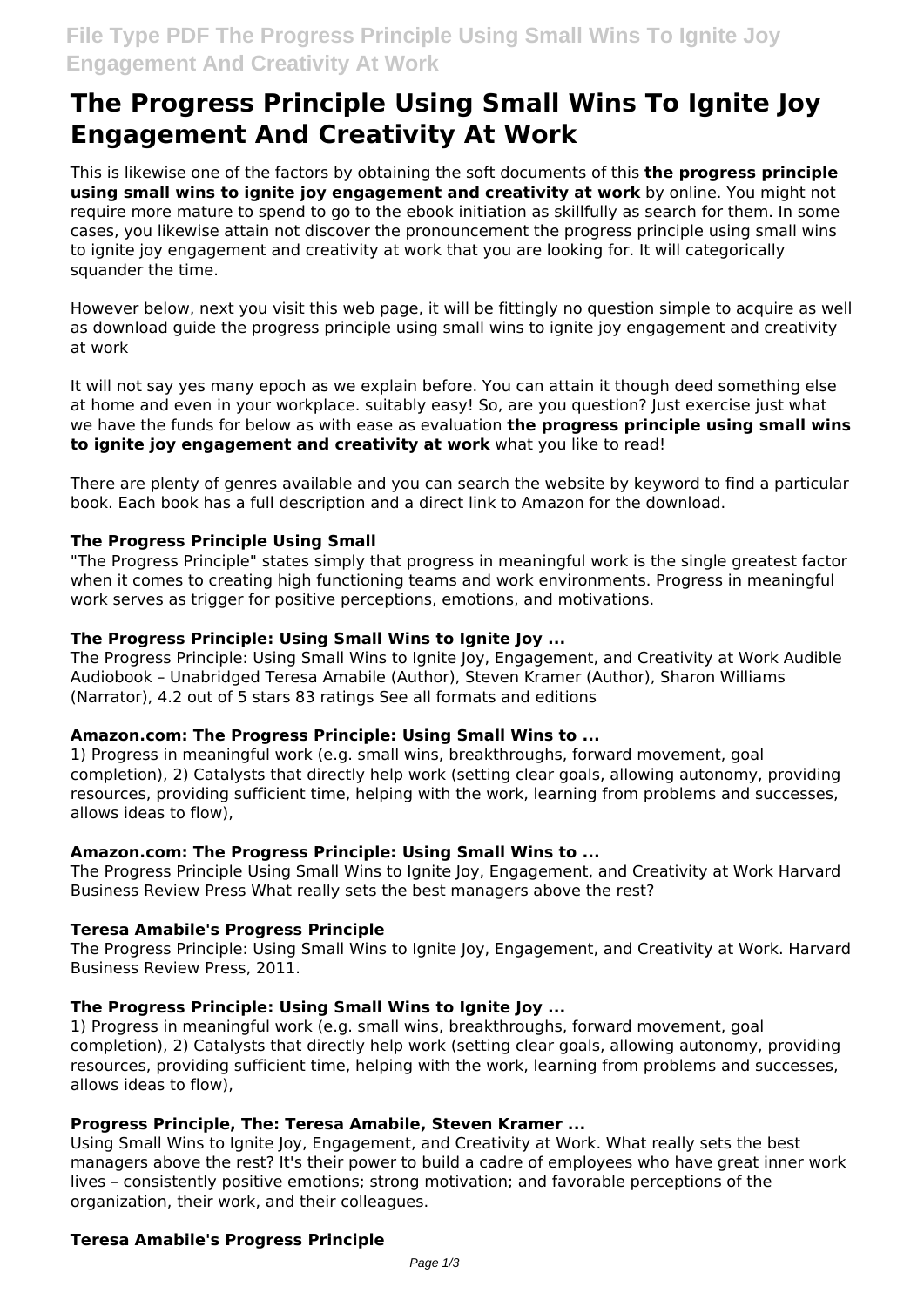The Progress Theory was developed by Teresa Amabile and Steven Kramer. They determined that achieving consistent, small wins was the biggest indicator of a rich inner work life. This rich inner work life, in turn, enables people to be more productive, more engaged, and more creative in the work that they do.

# **Amabile and Kramer's Progress Theory: Using Small Wins to ...**

Their book The Progress Principle: Using Small Wins to Ignite Joy, Engagement, and Creativity at Work is forthcoming from Harvard Business Review Press. This article is about LEADERSHIP Follow ...

## **The Power of Small Wins - Harvard Business Review**

From The Progress Principle: Using Small Wins to Ignite Joy, Engagement, and Creativity at Work, by Teresa Amabile and Steven Kramer, Harvard Business Review Press, 2011, pp. 170‐171.

# **Daily Progress Checklist - Progress Principle**

The Progress Principle: Using Small Wins to Ignite Joy, Engagement, and Creativity at Work. ... Brimming with honest examples from the companies studied, "The Progress Principle" equips aspiring and seasoned leaders alike with the insights they need to maximize their people's performance.

# **The Progress Principle: Using Small Wins to Ignite Joy ...**

The Progress Principle: Using Small Wins to Ignite Joy, Engagement, and Creativity at Work by Teresa Amabile and Steven Kramer. Alexis A. Fink. Principal Organization Consultant, Intel Corporation, 3100 NE Shute Road, Mailstop 128, Hillsboro, OR 97124. Search for more papers by this author.

# **The Progress Principle: Using Small Wins to Ignite Joy ...**

1) Progress in meaningful work (e.g. small wins, breakthroughs, forward movement, goal completion), 2) Catalysts that directly help work (setting clear goals, allowing autonomy, providing resources, providing sufficient time, helping with the work, learning from problems and successes, allows ideas to flow),

### **The Progress Principle: Using Small Wins to Ignite Joy ...**

The insights that they gained from this remarkable undertaking is the subject of their new book "The Progress Principle: Using Small Wins to Ignite Joy, Engagement, and Creativity at Work". Many business books can be rather dry and a chore to read. But much to my surprise this book was different. I simply could not put it down.

### **The Progress Principle: Using Small Wins To Ignite Joy ...**

The Progress principle The progress principle events signifying progress, including:  $\Box$  small wins ∏Breakthroughs ∏Forward movement ∏Goal completion 28.

### **The progress principle using small wins to ignite joy ...**

1) Progress in meaningful work (e.g. small wins, breakthroughs, forward movement, goal completion), 2) Catalysts that directly help work (setting clear goals, allowing autonomy, providing resources, providing sufficient time, helping with the work, learning from problems and successes, allows ideas to flow),

# **Amazon.com: Customer reviews: The Progress Principle ...**

The Progress Principle: Using Small Wins to Ignite Joy, Engagement, and Creativity at Work by Teresa Amabile, Steven Kramer - Books on Google Play.

# **The Progress Principle: Using Small Wins to Ignite Joy ...**

The Progress Principle Quotes Showing 1-14 of 14. "If management generally overrides people's decisions, they quickly lose motivation to make any decision, which severely inhibits progress.". ― Teresa Amabile, The Progress Principle: Using Small Wins to Ignite Joy, Engagement, and Creativity at Work. 4 likes.

# **The Progress Principle Quotes by Teresa Amabile**

We consider this to be a fundamental management principle: facilitating progress is the most